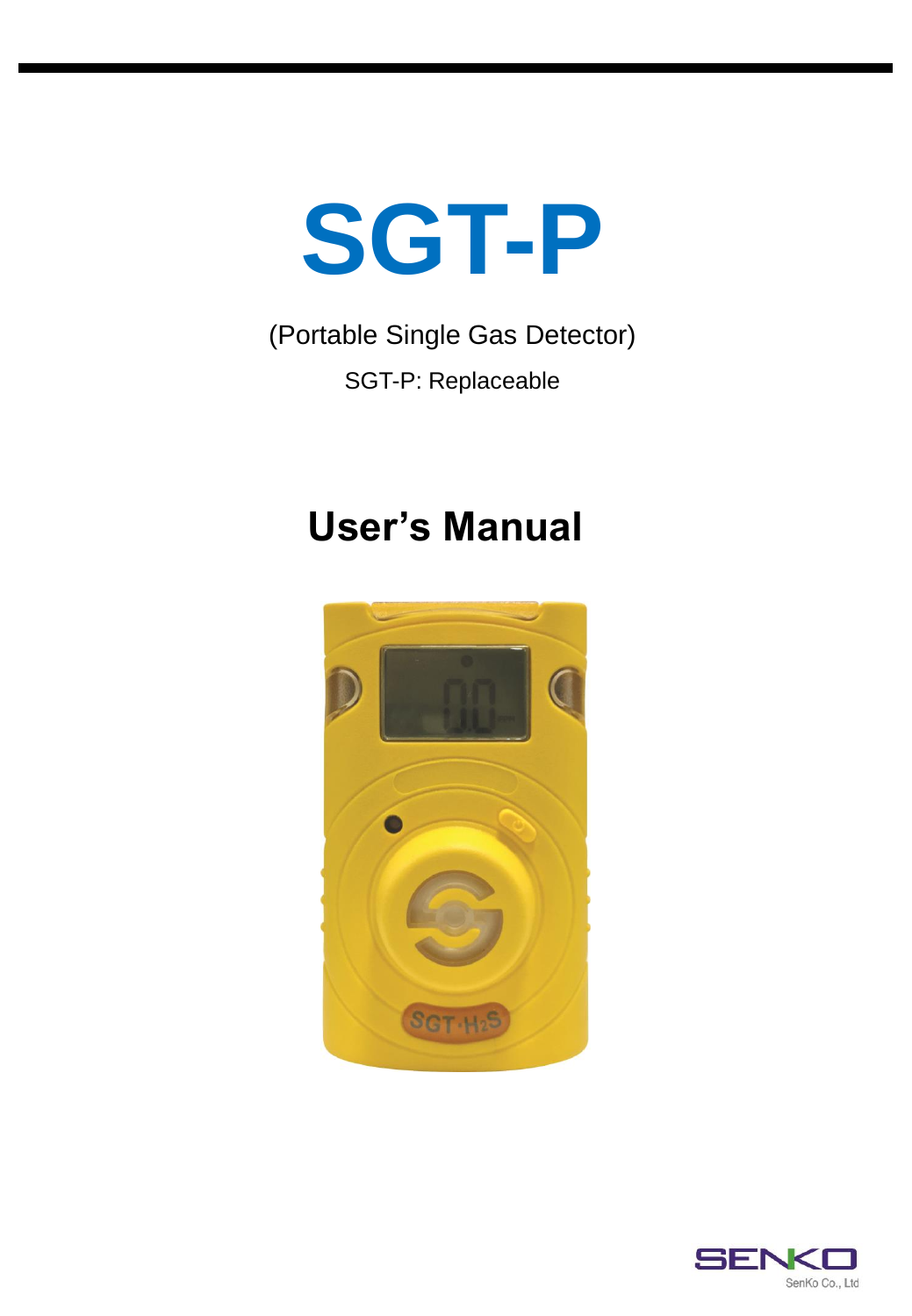### **Product Overview**

SGT-P is a portable single gas detector designed to detect the presence of oxygen, toxic and combustible gases in the ambient environment. SGT-P is the replaceable type of a gas sensor and battery. When activated, SGT-P continuously monitors ambient air for the presence of a specific gas and alerts the user to potentially unsafe exposure with LED, vibrating, and audible alarms in the event that gas concentration exceeds alarm set points. And the alarm set point, calibration range, and display configuration can be changed via SENKO-IR Link (Optional).

#### **WARNING**

- Any unauthorized attempt to repair or modify the product, or any other cause of damage beyond the  $\Lambda$ range of the intended use, including damage by fire, lightening, or other hazard, voids liability of the manufacturer.
- Activate this product only if sensor, visual, detection, and audible cover are clear from contaminants  $\Delta$ such as dirt and debris that could block the area where gas is to be detected.
- $\Delta$ Do not clean and rub the LCD screen of the products with a dry cloth or hands in hazardous environment to prevent the static electricity.
- Perform cleaning and maintenance of the products in fresh air that is free of hazardous gases Λ
- Test the response of a sensor regularly by the gas concentration exceeding alarm set point. Δ
- Test LED, audio and vibration manually. Δ
- $\Lambda$ Gas concentration measurements by the sensor can vary based on the environment (temperature, pressure and humidity). Therefore, calibration of SGT-P should be performed in the same (or similar) environment of the device's actual use.
- If the temperature changes sharply during use of the device (e.g., indoors vs outdoors), the value of Δ the measured gas concentration can suddenly change. Please use the SGT-P after the gas concentration value has stabilized.
- Severe vibration or shock to the device may cause a sudden reading change. Please use SGT-P after  $\Delta$ the value of gas concentration has stabilized. Excessive shock to SGT-P can cause the device and/or sensor to malfunction.
- All alarm value is set based on the alarm standard that is required by international standard. Λ Therefore, alarm values should be changed only under the responsibility and approval of the administration of the work site where the instrument is used.
- Λ Use IR communications in the safety zone which is free of hazardous gases.
- Δ Replace the battery and sensor in clean environment, which is free of hazardous gas.

#### **CAUTION**

Δ

- Δ Before operating this device, please read the manual carefully.
- Δ This device is not a measurement device, but a gas detector.
- $\Delta$ If calibration and self-test fails continuously, please do not use the device.
- Δ For the O2 detector, perform calibration every 30 days in the fresh air environment.
- Λ Before use, please check the activation date, and if the activation date is past, please do not use the device.
- Λ Clean detectors with a soft cloth and do not use chemical substances for cleaning.
- Δ To maintain 24 months life time, avoid the below activities except the necessary cases to check events(Max/Min), lifetime/concentration, and alarm set points. Otherwise, the frequent use of the button will deplete the battery lifetime less than 24 months.
	- 1. Push the button frequently without valid reasons.
	- 2. Frequent alarm operation or alarms are remained for a long time. \*Normal Alarm Use: 1 time and 2 minutes per day.
	- 3. Connect with the SGT-P IR Link frequently except the bump testing.
	- View a serial number on the label at the back side of the device. (ex, 20170101)
		- 1. The serial number indicates below.

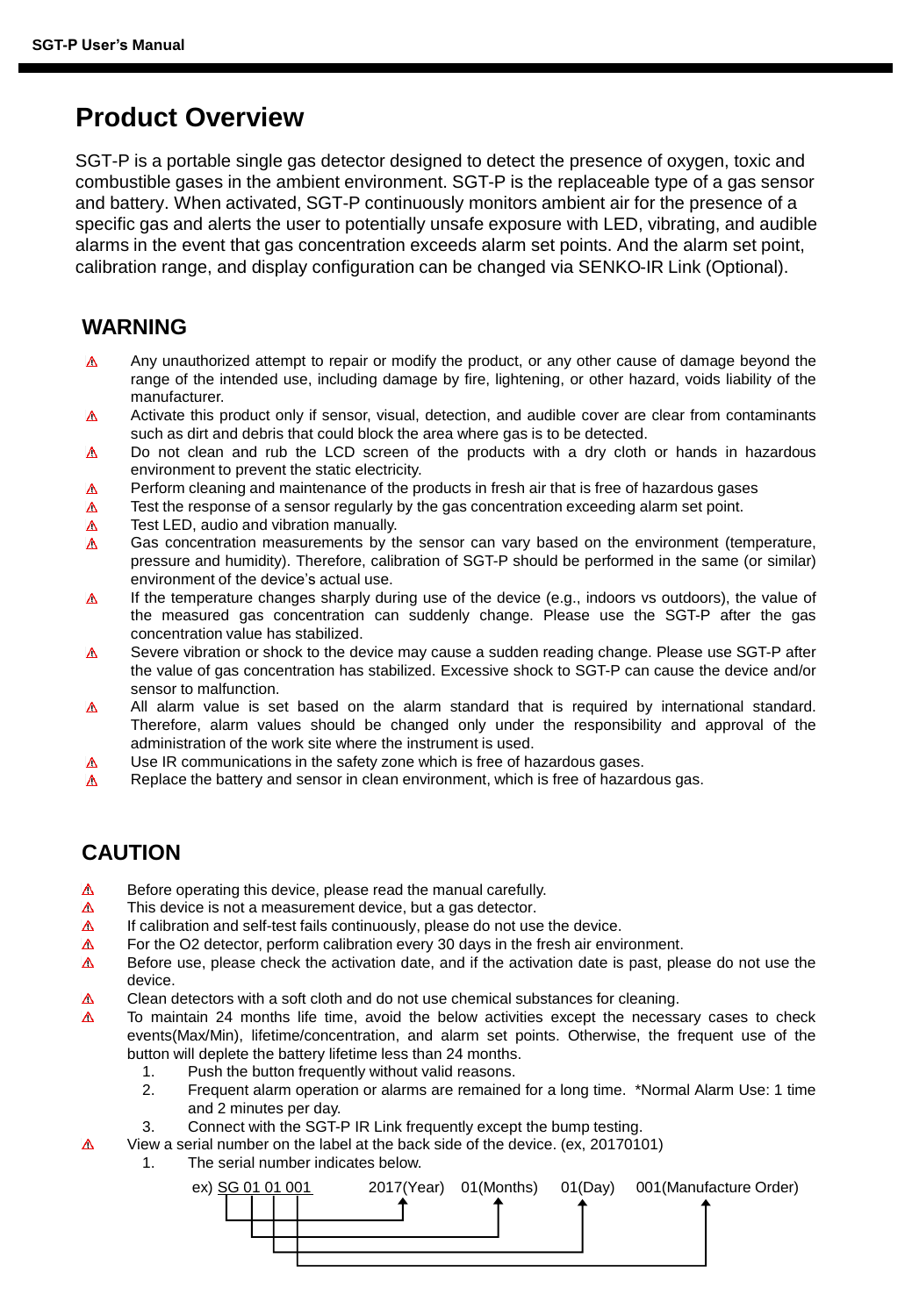## **Table Contents**

| 1. Product Overview                            | 4  |
|------------------------------------------------|----|
| 2. Activation & Deactivation                   | 5  |
| 3. Mode                                        | 6  |
| 1) Measuring Mode                              | 6  |
| 2) Display Mode                                | 6  |
| 3) Alarm Activation & Setting Alarm Set Points | 6  |
| 4. Event Log                                   | 6  |
| 5. Calibration                                 | 8  |
| 1) Fresh Air Calibration                       | 8  |
| 2) Standard Gas Calibration                    | 9  |
| 3) Return to Measuring mode                    | 9  |
|                                                | 10 |
| 7. Specification                               | 11 |
| 8. Sensor & Battery Replacement                | 11 |
| 9. Certification                               | 12 |
| 10. Warranty                                   | 13 |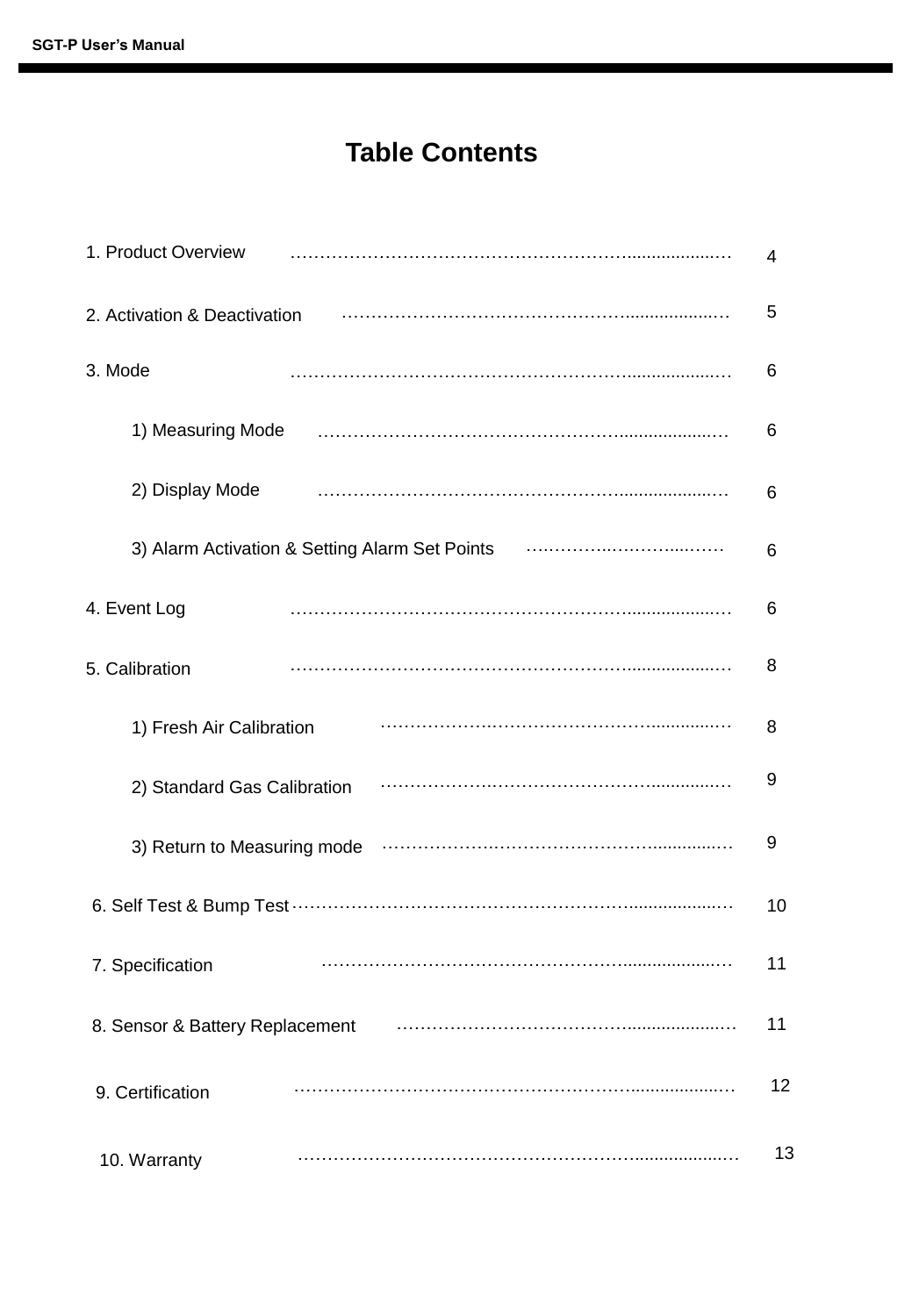## **1. Product Overview**



### **LCD Display Symbols**

| <b>ALARM</b> | Alarm condition                            | $\bf M$                    | <b>Remaining Month(Month)</b> |  |  |  |
|--------------|--------------------------------------------|----------------------------|-------------------------------|--|--|--|
|              | Low Alarm Display                          | Ď                          | <b>Remaining Day</b>          |  |  |  |
|              | <b>High Alarm Display</b>                  | 令                          | <b>Remaining Time(Hour)</b>   |  |  |  |
|              | <b>Stabilization Success</b>               | <b>MAX</b>                 | Max Peak Value                |  |  |  |
| $\mathbf{X}$ | <b>MIN</b><br><b>Stabilization Failure</b> |                            | Min Peak Value                |  |  |  |
| √~           | <b>Fresh Air Calibration</b>               | %LEL<br><b>PPM</b><br>%VOL | Measurement Unit              |  |  |  |
|              | <b>Standard Gas Calibration</b>            |                            | <b>Remaining Battery Life</b> |  |  |  |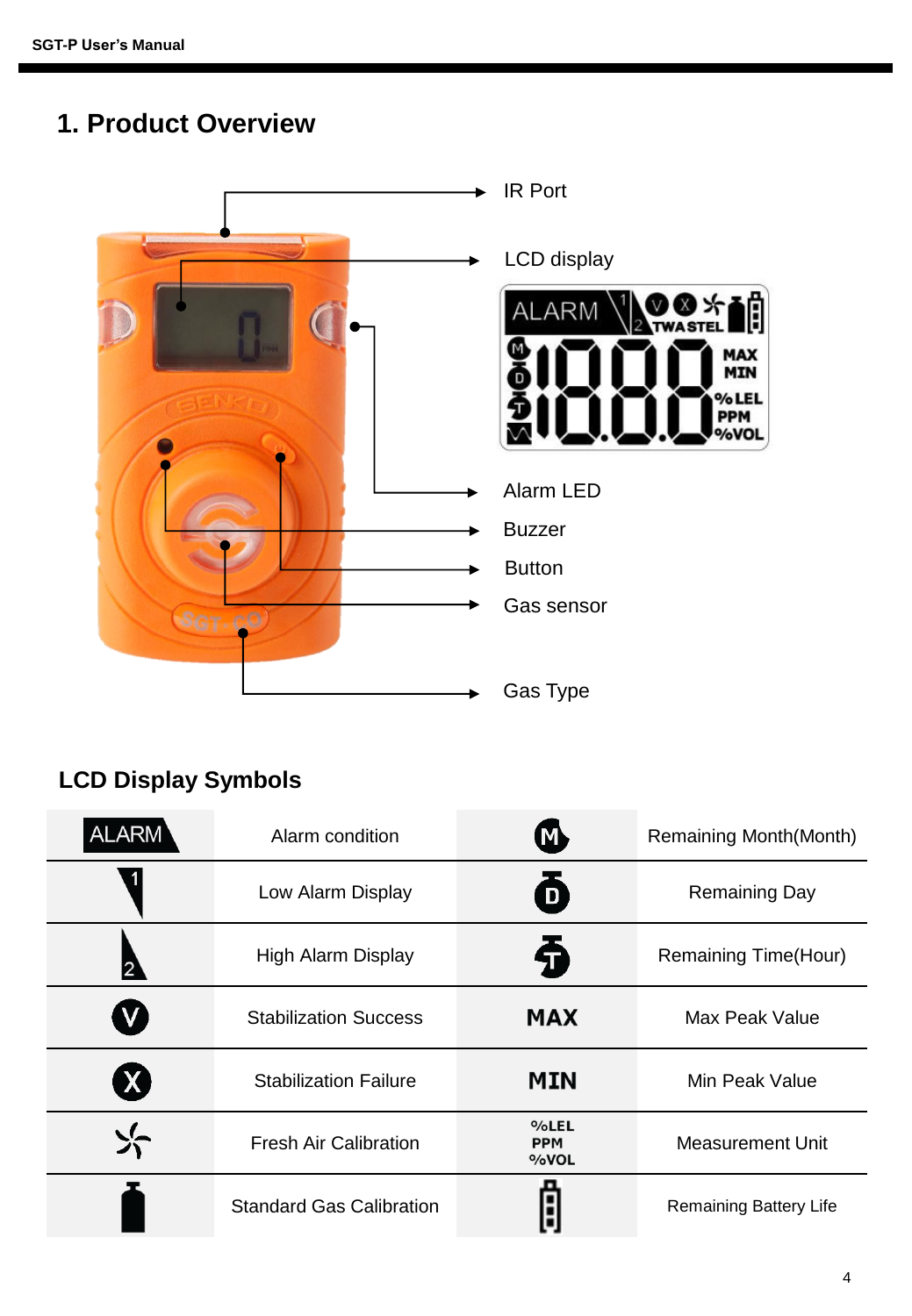### **2. Activation & Deactivation**

#### **< CAUTION >**

**Before use, check the manufacturing date on the box. Please do not open if it is over the shelf life below.**

#### **Shelf Life**

SGT-P-Oxygen: 6 months from the manufacturing date SGT-P-Toxic: 6 months from the manufacturing date

In a safe environment, when pressing and holding the button for 3 seconds, gas type and firmware version (ex. v2.2) will be displayed. For 10 seconds countdown, the device will be stabilized. After stabilization is completed, "V" icon will appear on the display screen and the device will move to Measuring mode.



















In the event that stabilization of the device fails,  $\bullet$  will appear on the display and Measuring mode will not be entered. In this case, contact authorized reseller or SENKO service center at 82-31-492-0445 for repair / return information.

To deactivate the device, pleas press and hold the button for three seconds.

#### **< CAUTION >**

**Always ensure that the device makes the proper detection response to the pertinent gas. Verify that debris that could interfere with the detection of gas are not blocking the area where gas is to be detected.**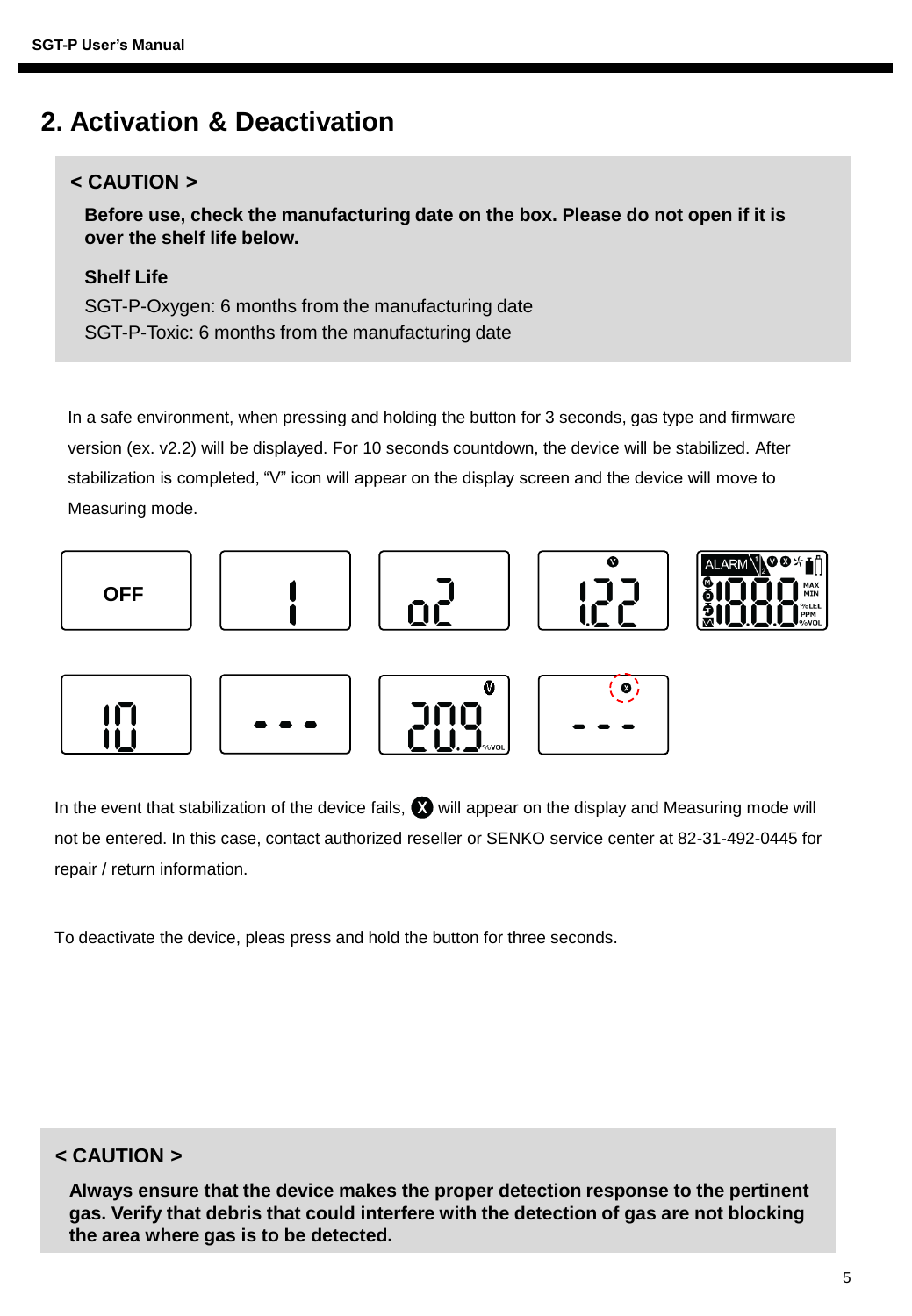### **3. Mode**

**3.1. Measuring mode**



- When activated, in Measuring mode, gas concentration will appear on the screen.
- Oxygen concentration is displayed in percent by volume (%Vol) and toxic concentration is displayed in parts per million. (PPM)

#### **3.2. Display mode**

In Measuring Mode, by pressing button for one second, the following ICONs will appear in order.

Min (only for oxygen) -> Max -> clr -> 1st alarm set point -> 2nd alarm set point -> Firmware version -> Remaining Calibration Day -> Calibration Concentration. At the last step, if you press button or do not push any button for a second, the device will return to Measuring Mode.

#### **3.3. Alarm Activation & Setting Alarm set points**

When the gas concentration exceeds alarm set points,  $\bigvee$  or  $\bigtriangleup$  will be displayed and the device will vibrate, flash (LED), and beep. To remove alarms, move to a clean air location. and then a gas concentration will decrease, and alarm will stop.

To set the alarm setpoints, please follow the steps below.





- Press the button until the above alarm setpoint is displayed.
- Press and hold the button for three seconds and the first digit of alarm setpoint starts to blink.
- To increase the value, press the button for one second.
- To save the alarm setpoints, press the button for 3 seconds.

\*Ensure that the second alarm set point must be greater than first alarm setpoint.

\*Ensure Standard Factory alarm set points vary depending on countries, states, and companies.

Before changing alarm setpoints, please ensure the alarm set points are in compliance with your

local guidelines.

### **4. Event Log**

Last 30 events are stored on a device. Once more than 30 events are stored, the log events are removed automatically in the order starting at Event 1. And, the stored log events data can be transferred to SENKO-IR LINK. Each alarm event records followings:

- Types of alarms (1st or 2nd) / Alarm concentration in ppm or % / Peak concentration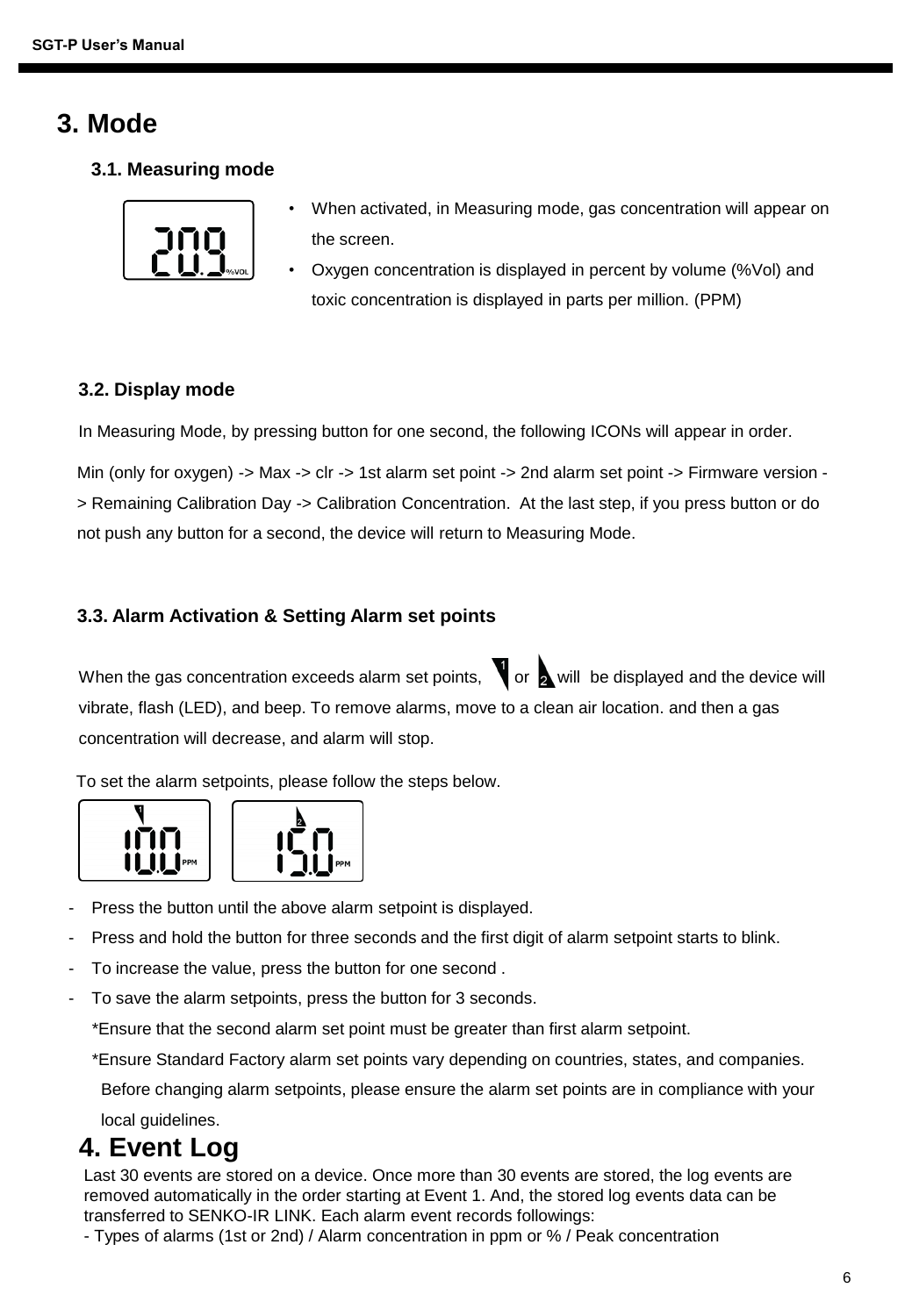### **5. Calibration**

#### **< CAUTION >**

**Initial calibration is performed on all devices prior to shipment. Once received, calibration should be performed monthly (or quarterly) depending on frequency of use.**







Fresh Air Calibration Standard Gas Calibration

×

#### **5.1. Fresh Air Calibration**

When pressing and holding the button for 5 seconds in the calibration mode( $\blacksquare$ ),  $\blacktriangleright$  icon and 'CAL' mark will appear on the LCD.

And, press the button to initiate calibration for three seconds. When calibration begins, a countdown (starting at 10) will appear on the screen.







Once completed,  $\bullet$  icon will appear on the LCD.





If calibration fails,  $\bullet$  icon will appear on the display. If this continues, please contact the sales representative or SENKO service center.





**5.2. Remaining Calibration Day**



Initial Setting

The default day will be 180days



If you set the calibration interval via IR LINK, the remaining day will be displayed. To check the remaining day, press the button until the above image is displayed.

#### **< CAUTION >**

**Calibration should be performed in a fresh-air environment that is free for any influence of other gases (since calibration is assumed to be performed in an environment with 20.9% of Oxygen). It is also recommended that calibration should be performed in a space that is not confined.**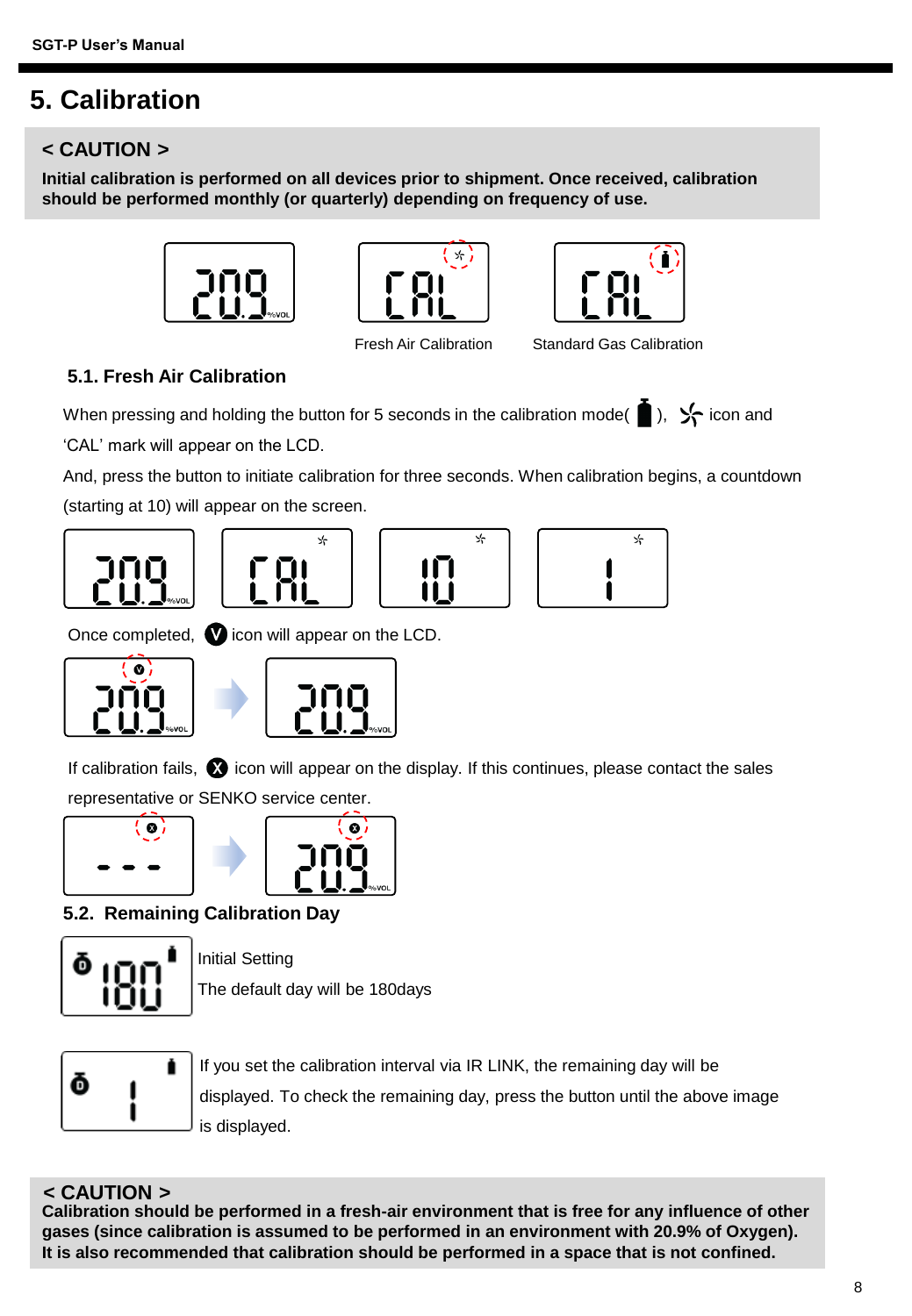#### **5.2. Standard Gas Calibration**

When pressing and holding the button for 5 seconds in the calibration mode  $\bullet$ ,  $\cdot$  icon and 'CAL' mark will appear, and when pressing button once again,  $\blacksquare$  icon will appear. And then, press and hold the button for three second to initiate calibration. When calibration begins, a countdown (60 seconds or more depending on sensor types) will appear on the screen.



Once completed,  $\bullet$  icon will appear several seconds on the display. Then, the device will return to Measuring mode.



Once calibration fails,  $\bullet$  icon will appear on the display. If this continues, please contact the sales representatives or SENKO service center.



#### **5.3. Return to Measuring Mode.**

In the standard calibration mode  $\blacksquare$ , by pressing the button for a second, the fresh air calibration, standard calibration, and ESC will appear on the display consecutively. In the ESC mode, press the button for 3 seconds, the device will be get out of the calibration mode. And press the button one time, it will return Measuring mode.



#### **Calibration concentration.**

| Gas           | O2                          | CO        | H <sub>2</sub> S | H <sub>2</sub> | SO <sub>2</sub> | C <sub>2</sub> | NH <sub>3</sub> | NO <sub>2</sub> |
|---------------|-----------------------------|-----------|------------------|----------------|-----------------|----------------|-----------------|-----------------|
| Concentration | $0.0%$ Vol<br>(N2:99.9%Vol) | $100$ ppm | 50 ppm           | 500 ppm        | 10 ppm          | 10 ppm         | $100$ ppm       | $10 \text{ pm}$ |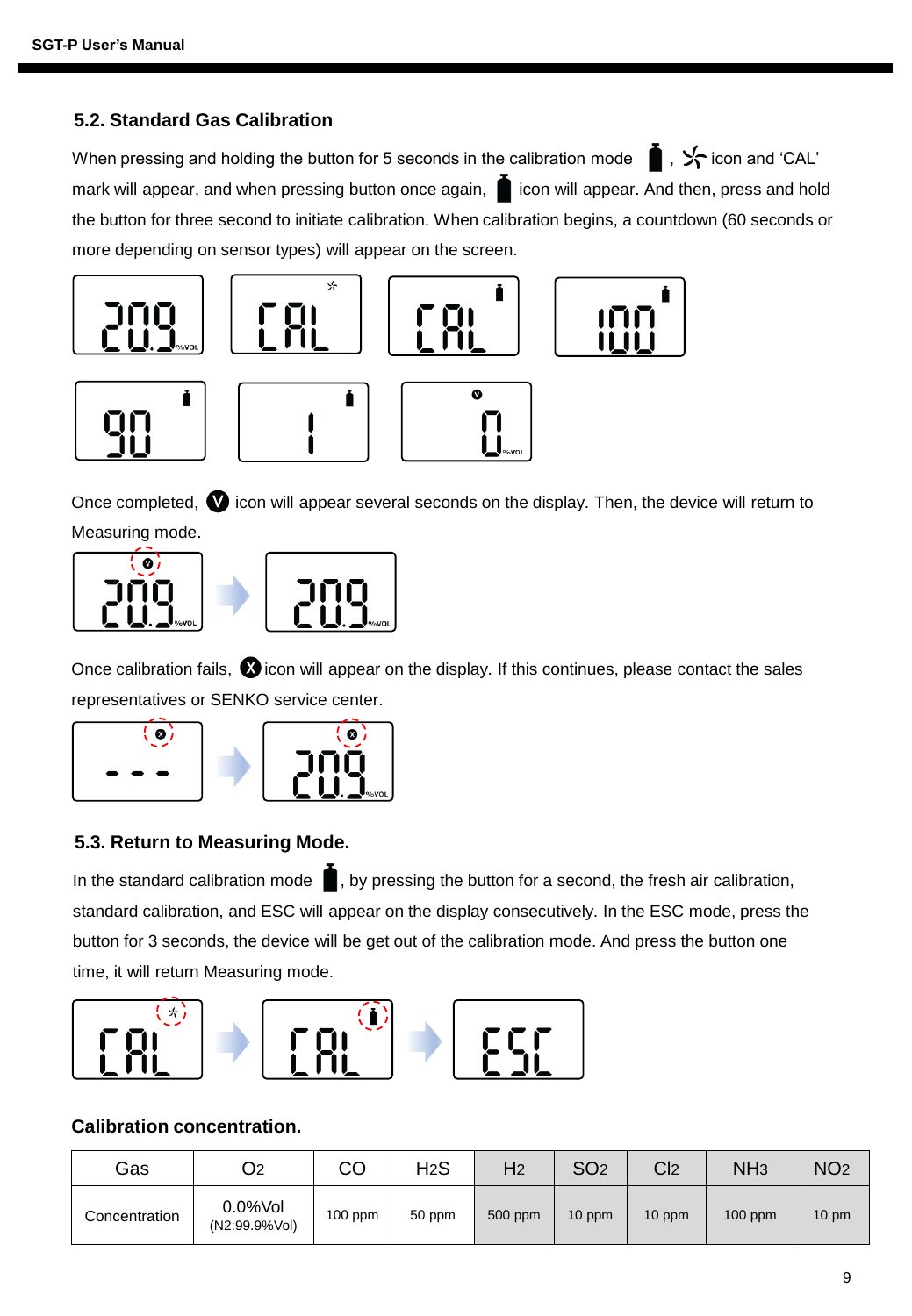### **6. Self Test & Bump Test**

#### **6.1. Self Test**



The default of Self-Test is N/A, and the interval is 8hr~20hr, or N/A. To initiate the self-test, please set the self-test interval via the IR link. After the setting interval is activated, STS message will flash. (The message will flash until users perform the Self-test.) Once you press the button, it will test buzzer, LED, Vibration, LCD, 1ST alarm, and 2ND alarm. After the test is completed, END message with  $\bullet$  icon will be displayed. (Users are required to check the test processes manually.)

#### **6.2. Bump Test**



The interval of Bump-test is 1~365days, and the default is N/A. To initiate the bump test, set the bump test interval. Once the bump test time reaches, bts message will flash. Once you press and hold the button for 3 seconds, the tst message will be displayed for 45 seconds (To cancel, press the button for one second). Within the 45 seconds, apply a test gas (If no gases are applied, the bts message will flash again). After the selected gas is applied, if the test is successful, SUC message with  $\bullet$  will be displayed after 30 seconds. And then, remove the calibration cap and gas tube. If the test fails, FA message with  $\bullet$  will be displayed and bts message will be flashing until the test is successful.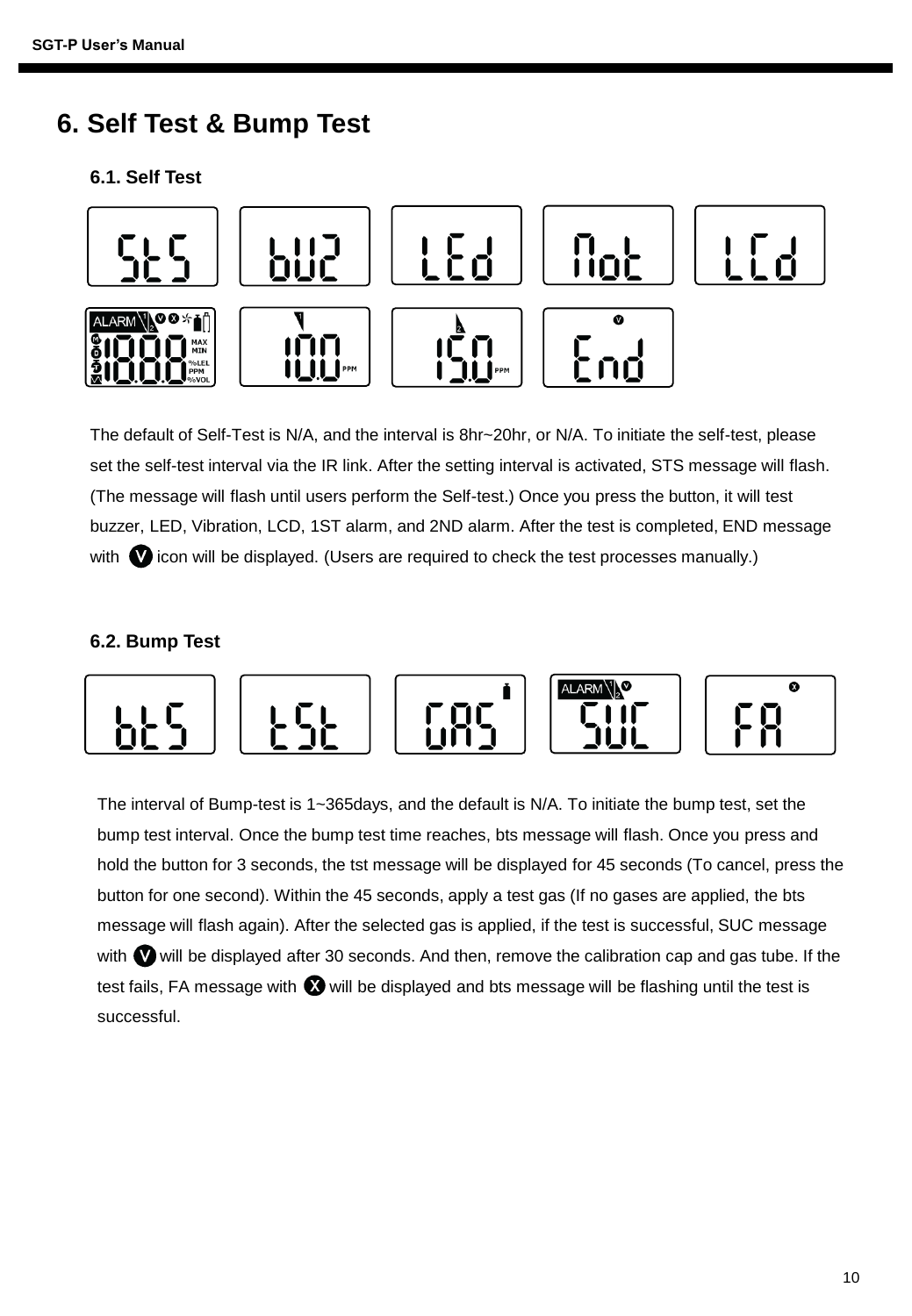### **7. Sensor & Battery Replacement**

#### **< CAUTION >**

- **1. It is absolutely prohibited to replace battery at potential explosion or dangerous regions. Replace the battery in a clean environment, which has no hazardous gases.**
- **2. Replacement of components can invalidate the intrinsic safety function. Replacing the sensor and battery should be performed by authorized sellers, agents, distributors, or managers.**
- **3. The sensors published by SENKO should be used for replacement. Product: Tekcell (SB-AA02 3.6V) / Brand: Vitzrocell, Co.Ltd**
- **4. Disassembly should be necessary only for sensors & battery replacement. After the sensor replacement, the span gas calibration should be done.**
- **5. Before disassembling, please turn off the power and remove screws.**

#### **7.1. Sensor Replacement**

- 1. Deactivate the detector
- 2. Remove the 6 screws on the back case.
- 3. Remove the 2 screws on the PCB board.
- 4. After removing the battery, replace with the new sensor matching with the gas type. For instance, If you have the SGT-P CO, the CO sensor should be used for the replacement.
- 5. Assemble the detector.
- 6. After assembling, perform the fresh air calibration and standard calibration with the concentration in this manual.
- 6. Have the sensor stabilized for 5 minutes before use.

#### **7.2. Battery Replacement**

- 1. Deactivate the detector
- 2. Remove the 6 screws on the back case.
- 3. Replace with the new battery.
- 4. Assemble the detector.
- 5. After assembling, perform the fresh and standard calibration.
- 6. Before use, have the sensor stabilized for 5 minutes.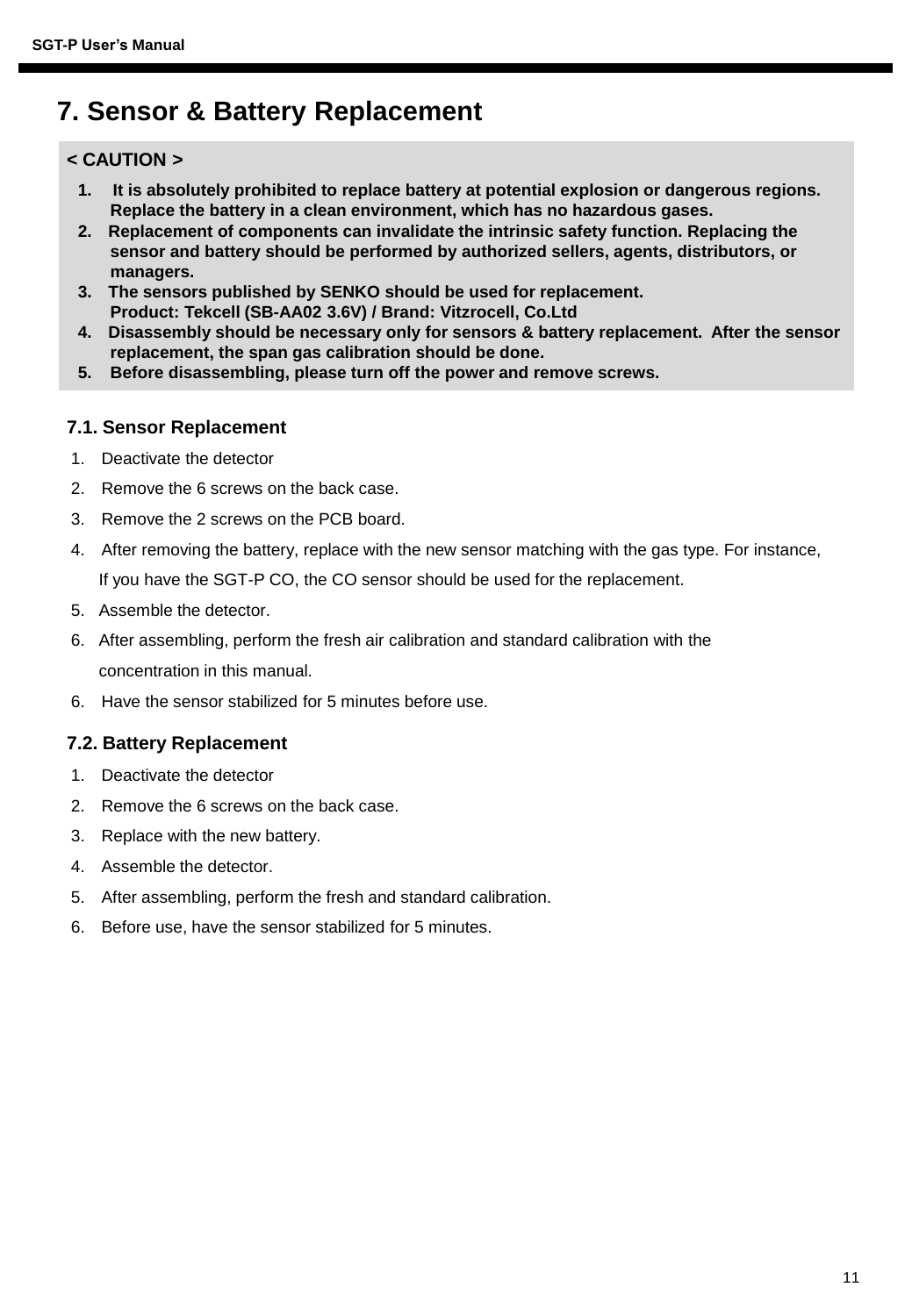## **8. Specification**

| <b>Model</b>                     | SGT-P                                                                                                                          |                 |                  |                |                 |                 |                 |                 |  |
|----------------------------------|--------------------------------------------------------------------------------------------------------------------------------|-----------------|------------------|----------------|-----------------|-----------------|-----------------|-----------------|--|
| <b>Measure Gas</b>               | O <sub>2</sub>                                                                                                                 | <b>CO</b>       | H <sub>2</sub> S | H <sub>2</sub> | SO <sub>2</sub> | Cl <sub>2</sub> | NH <sub>3</sub> | NO <sub>2</sub> |  |
| Range                            | 0~30%Vol                                                                                                                       | 0~500ppm        | 0~100ppm         | 0~1000ppm      | $0 - 50$ ppm    | $0 - 20$ ppm    | $0 - 100$ ppm   | $0 - 20$ ppm    |  |
| <b>Sensor Type</b>               |                                                                                                                                | Electrochemical |                  |                |                 |                 |                 |                 |  |
| <b>Measurement</b>               | Diffusion type                                                                                                                 |                 |                  |                |                 |                 |                 |                 |  |
| <b>Display</b>                   | LCD display                                                                                                                    |                 |                  |                |                 |                 |                 |                 |  |
| <b>Audible</b>                   | 90dB at 10cm                                                                                                                   |                 |                  |                |                 |                 |                 |                 |  |
| Warning<br>Lamp                  | Red Flashing LEDs (Light-Emitting Diode)                                                                                       |                 |                  |                |                 |                 |                 |                 |  |
| <b>Vibration</b>                 | <b>Vibration Alarm</b>                                                                                                         |                 |                  |                |                 |                 |                 |                 |  |
| <b>Battery</b>                   | Manufacture: Vitzrocell / P/N: SB-AA02(P) / System: Lithium Primary Battery<br>Nominal voltage: 3.6V / Nominal capacity: 1.2Ah |                 |                  |                |                 |                 |                 |                 |  |
| <b>Temperature</b><br>& Humidity | -40°C ~ +50°C(for Toxic) / -35°C ~ +50°C(for O2)<br>5% ~ 95% RH (non-condensing)                                               |                 |                  |                |                 |                 |                 |                 |  |
| Case                             | <b>Rubber Enclosure</b>                                                                                                        |                 |                  |                |                 |                 |                 |                 |  |
| <b>Accessories</b>               | Calibration Cap, Manual, Test Report                                                                                           |                 |                  |                |                 |                 |                 |                 |  |
| <b>Option</b>                    | External Sampling Pump (SP-Pump101), SENKO-IR Link, Docking Station                                                            |                 |                  |                |                 |                 |                 |                 |  |
| Size &<br>Weight                 | Size: 54mm(W) x 91mm(H) x 32mm(D)/<br>Weight: 93g(Toxic), 104g(O2) (Battery, clip included)                                    |                 |                  |                |                 |                 |                 |                 |  |
| <b>Operating</b><br>Life         | 24 months, based on 2 minutes of alarm per day                                                                                 |                 |                  |                |                 |                 |                 |                 |  |
| <b>Event Log</b>                 | Recent 30 alarms                                                                                                               |                 |                  |                |                 |                 |                 |                 |  |
| Approval                         | Ex ia IIC T4 Ga/ IP67 (Korea Ex, IECEx, ATEX, CSA & UL, INMETRO                                                                |                 |                  |                |                 |                 |                 |                 |  |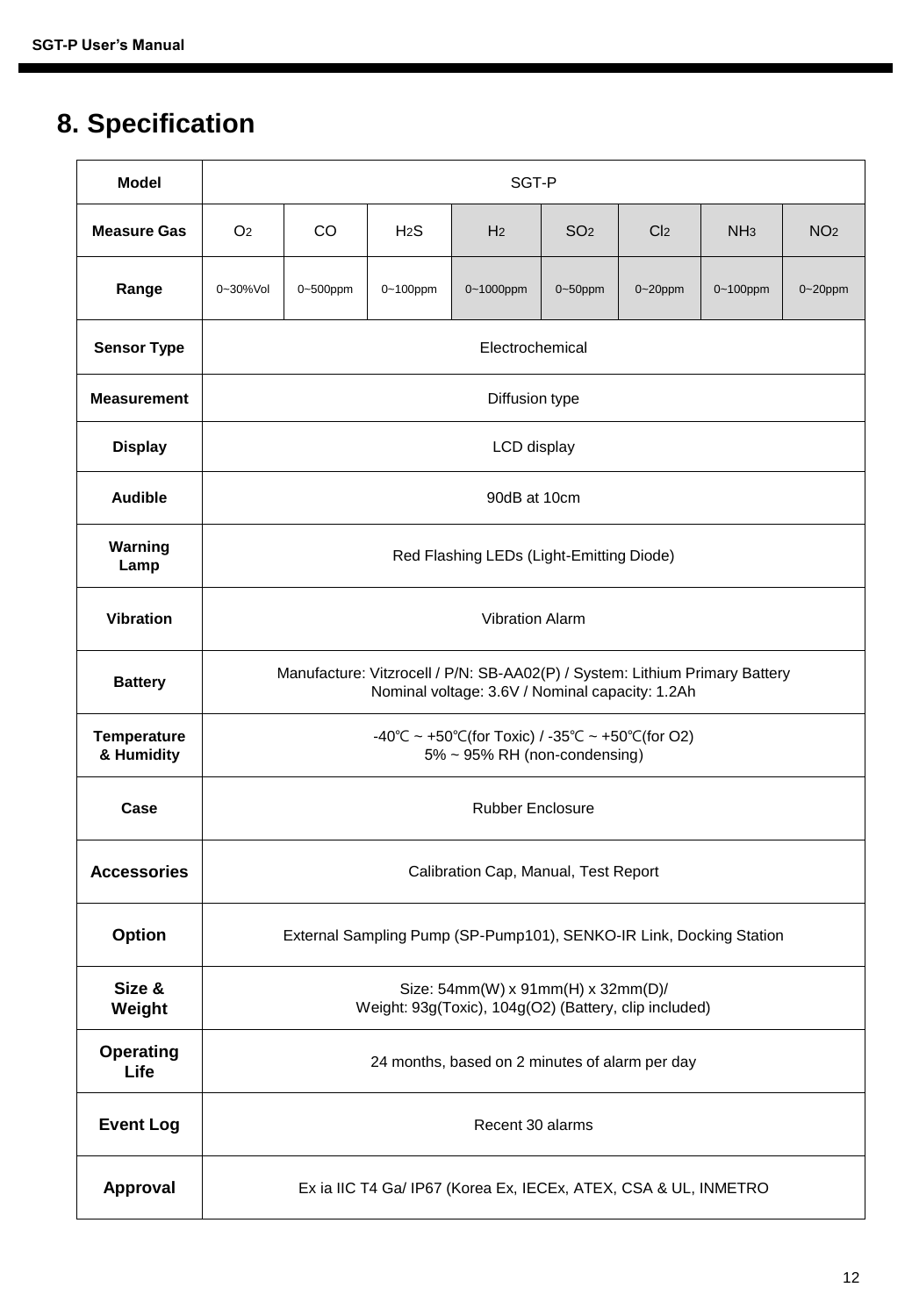### **9. Certificates**

Intrinsic Safety:

The detector is in conformity of the following standards

#### IECEx: **Ex ia IIC T4 Ga**

① ② ③ ④ ⑤

IECEx KTL 19.0019X

- Explosion Protected ①
- Protection Concept ②
- Gas Group ③
- Temperature Classification ④
- Equipment Protection level ⑤

#### ATEX: **2198 II 1 G Ex ia IIC T4 Ga IP67** KRH 19 ATEX 1022X Directive 2014/34/EU

KCS: **Ex ia IIC T4**  $\mathbb{C}^s$ KTL 19-KA2BO-0491X

#### Compliance: **Electromagnetic Compatibility Directive 2014/30/EU**

#### **Standards:**

The electrical apparatus and any acceptable variations to it specified in the schedule of this certificate and the identified documents, was found to comply with the following standards:

- IEC 60079-0: 2011 Ed. 6
- IEC 60079-11: 2011 Ed 6
- UL 61010-1, Ed. 3
- UL 913, Ed. 8
- UL 60079-0, Ed. 6
- UL 60079-11, Ed. 6
- C22.2 No. 60079-0:2015
- C22.2 No. 60079-11:2014
- C22.2 No. 61010-1-12:2012
- EN 60079-0: 2012+A11:2013
- EN 60079-11: 2012
- Manufacturing Approval:

The detector manufacturer is certified compliant with ISO 9001:2000 provisions